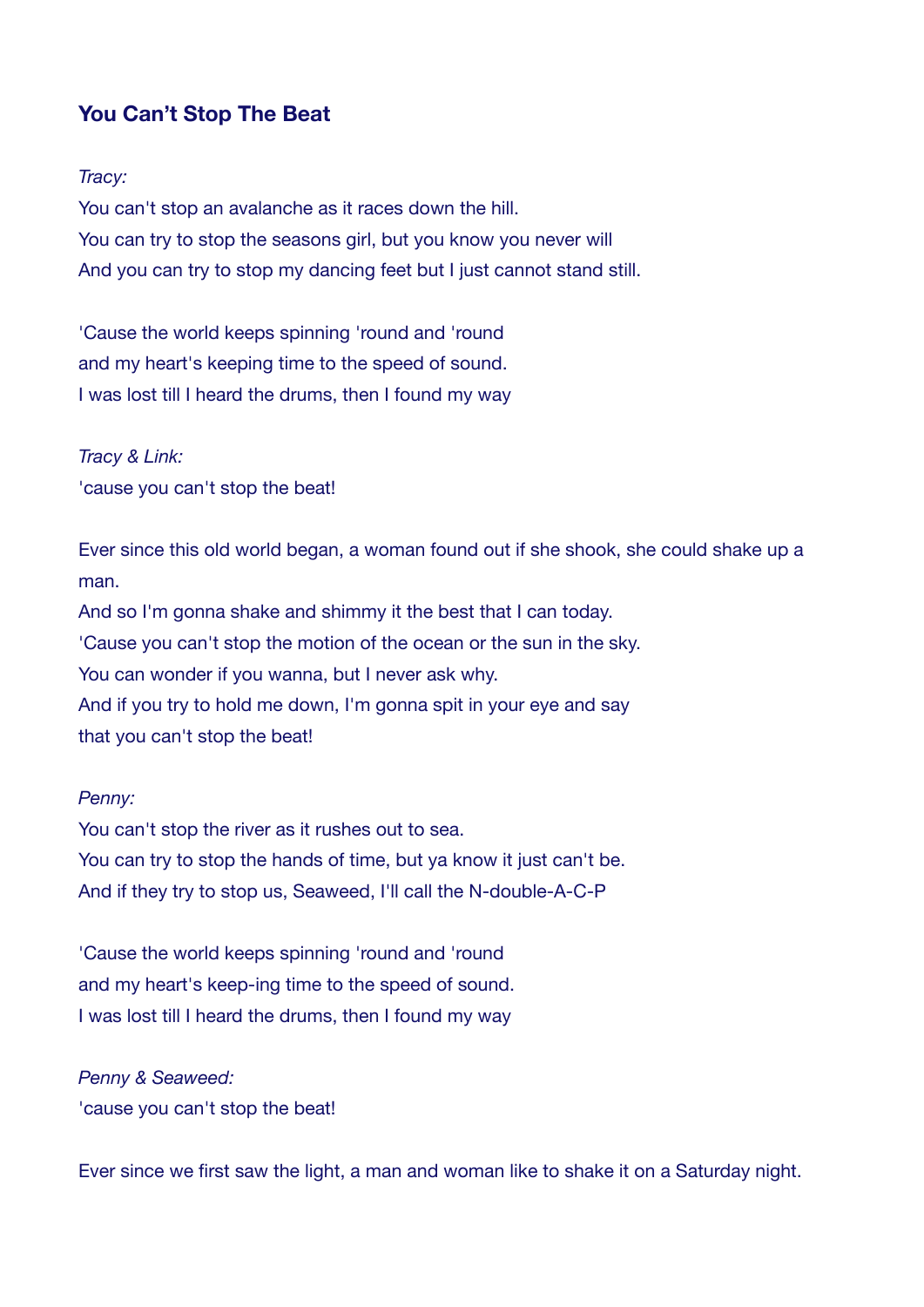And so I'm gonna shake and shimmy it with all my might today. 'Cause you can't stop the motion of the ocean or the rain from above. They can try to stop the paradise we're dreaming of. But they cannot stop the rhythm of two hearts in love to stay. 'cause you can't stop the beat!

#### *Edna:*

You can't stop my happiness, 'cause I like the way I am. And you just can't stop my knife and fork, when I see a Christmas ham. So if you don't like the way I look, well, I just don't give a damn

'Cause the world keeps spinning 'round and 'round and my heart's keep-ing time to the speed of sound. I was lost till I heard the drums, then I found my way

### *Edna & Wilbur:*

'cause you can't stop the beat!

Ever since this old world be-gan, a woman found out if she shook it, she could shake up a man.

And so I'm gonna shake and shim-my it the best that I can to-day, ' cause you can't stop the motion of the ocean or the sun in the sky. You can wonder if you wanna, but I never ask why. And if you try to hold me down, I'm gonna spit in your eye and say that you can't stop the beat!

### *Motormouth:*

Oh, oh, oh, you can't stop today as it comes speeding down the track Child, yes, and it's never coming back. 'Cause tomorrow is a brand new day and it don't know white from black,

'Cause the world keeps spinning 'round and 'round and my heart's keep-ing time to the speed of sound. I was lost till I heard the drums, then I found my way